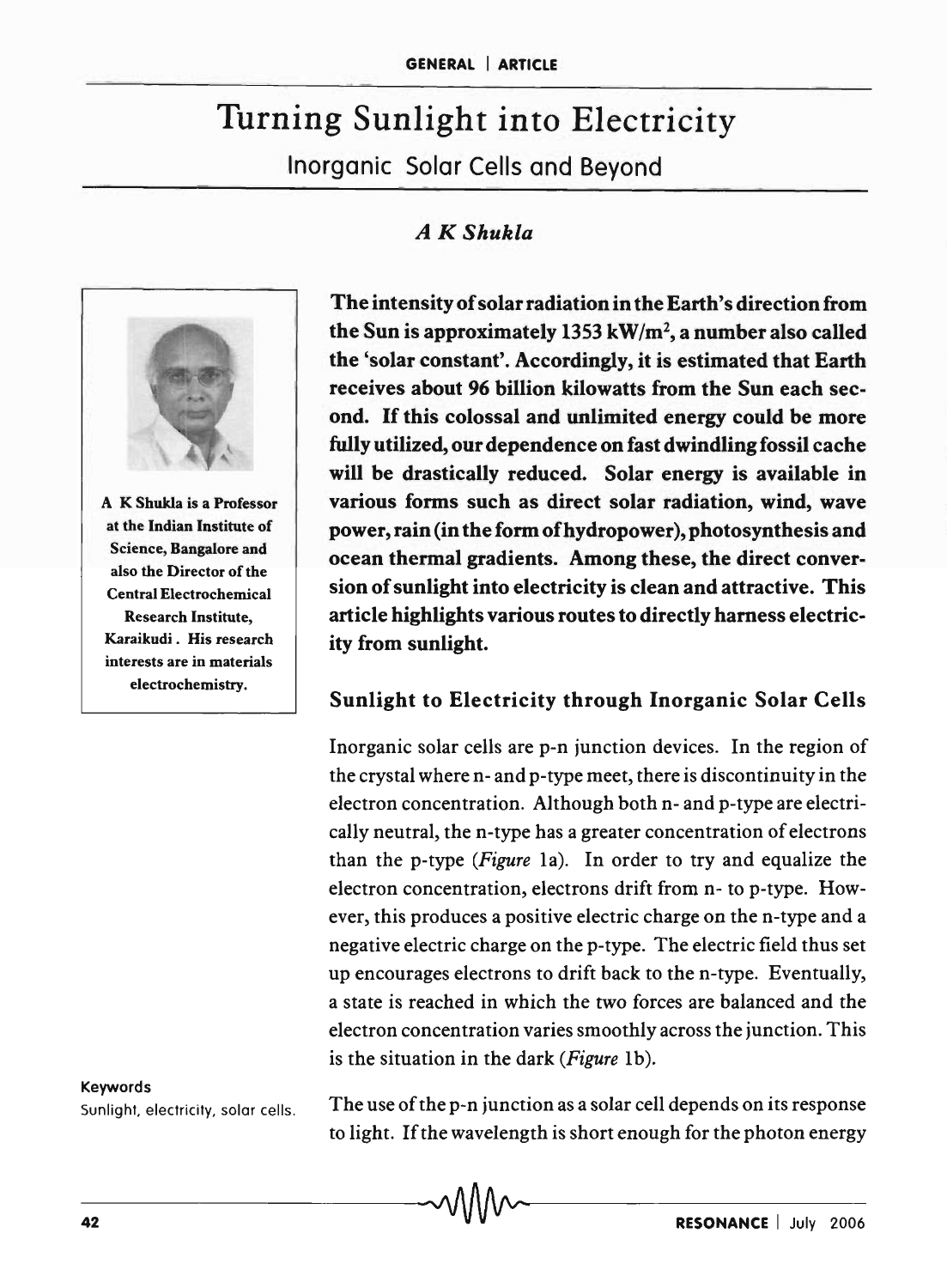

 $\sim$ 

to be greater than the band gap energy then electrons will be promoted across the band gap to the conduction band. The promoted electron will be attracted to the positively charged ntype region. The gap in the valence band will move to the p-type region because an electron from this side would be attracted across to the n-type region to fill any electron hole there. The promoted electron and the electron hole are now separated in space and hence the conduction electron cannot simply emit light and return to the valence band. It is free, however, to travel through the n-type to an external circuit *(Figure* Ic). The electric current thus produced can be used to do work. Thus, the illuminated p-n junction acts as a battery.

Figure 1. Band diagrams of (a) p- and n-type inorganic semicondictor, (b) p-n junction in dark, and (c) p-n junction on illumination.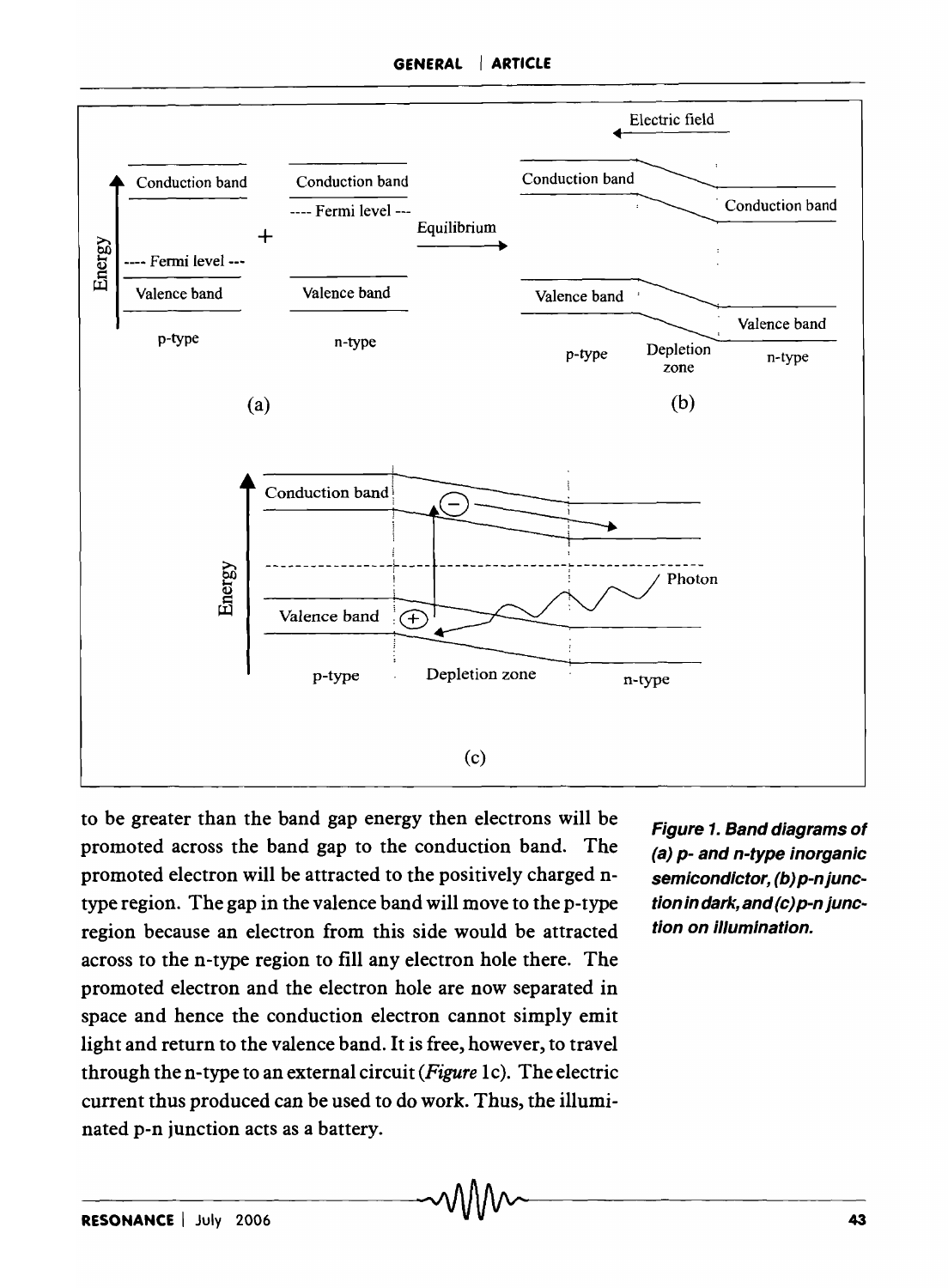Individual solar cells generate only a low voltage (typically around 0.6V) and power output ( $\sim$ 1.5 Peak-Watt Power (Wp)). The cells are therefore packaged together to form a 'solar module' or a 'solar panel' that provides a useful voltage and current. The efficiency of silicon solar cells for the conversion of light energy to electricity has increased steadily over the years to present values of up to 18% for amorphous silicon, and 25% for single crystal cells. At the same time, the cost of cells has fallen substantially, as a result of improved manufacturing technology and greater production throughput. In the late 1970s, module prices were US \$15 to 20 per Wp, whereas today they are around US  $$5$  per Wp (1US\$ ~ Rs. 45). In recent years, increased attention has been paid to the development of thin amorphous cells as these hold promise to be lower cost devices though somewhat less efficient. Crystalline silicon is not the only semiconductor that can be used for photovoltaic cells. Other possible candidates include gallium arsenide (GaAs), cadmium telluride (CdTe) and copper indium diselenide (CuInSe<sub>2</sub>).

# Sunlight to Electricity through Organic Solar Cells

Another exciting prospect still in the research stage, but with good scope for cost reduction, is that of organic solar cells or organic photovoltaic devices [1]. Synthetic organic materials such as plastics are used literally everywhere in our daily lives. It is therefore not a big surprise that ever since the discovery of semiconducting polymers, possibilities have been foreseen for the replacement of inorganic solar cells with their organic counterparts. If these can be developed successfully, then they may revolutionize the whole field of photovoltaics to bring down the cost and open a new range of applications.

Organic materials used presently in solar cells include conducting polymers, dyes, pigments and liquid crystals. Among these, conductive polymers are perhaps the best known for their photophysical properties. In 1977, Heeger, MacDiarmid and Shirakawa showed that conjugated polymers [2] could be made electrically conductive by suitable doping. The discovery and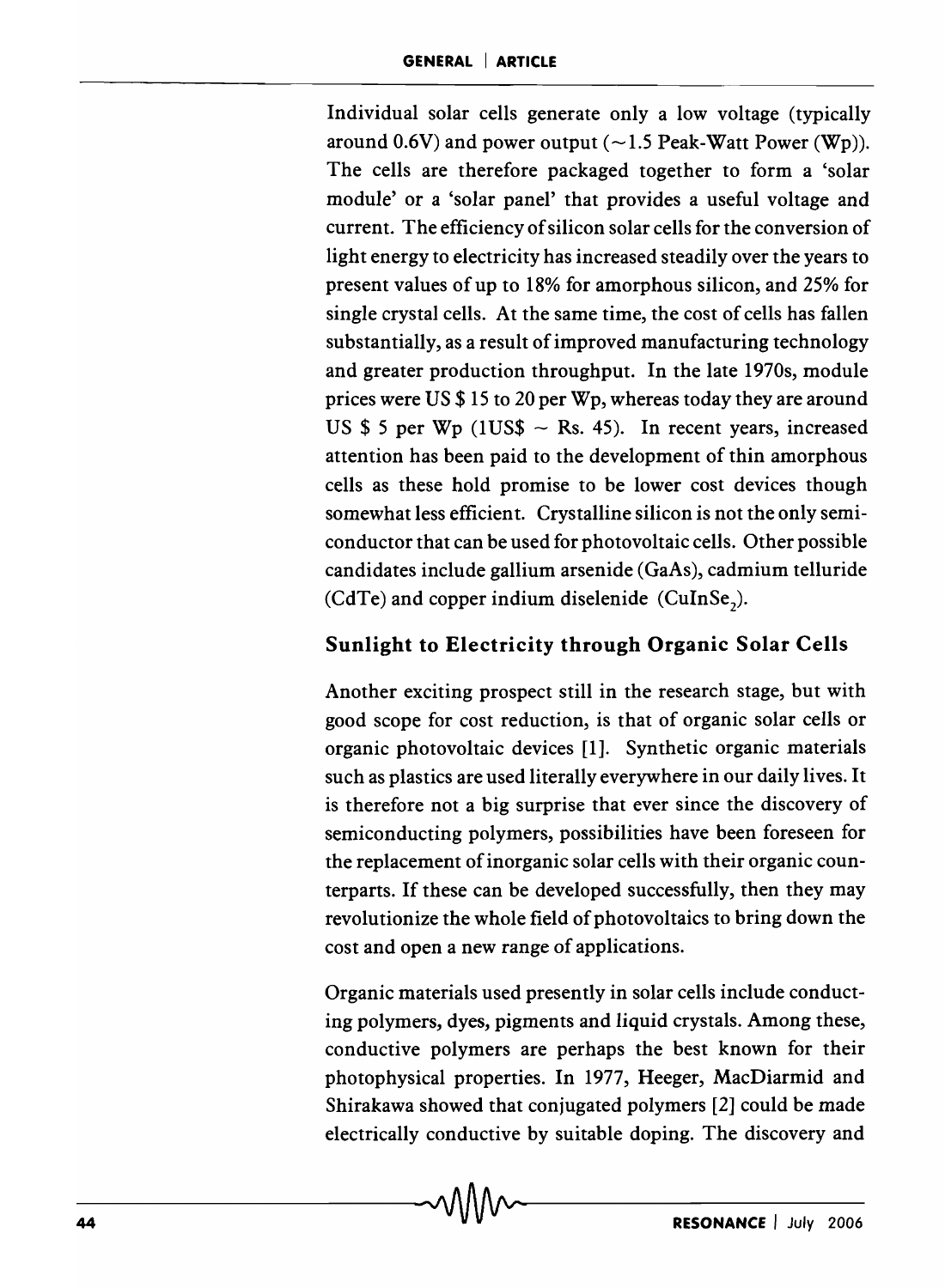the subsequent development of conducting polymers<sup>1</sup> led to Nobel Prize in Chemistry to these authors in 2000 [3].

Conjugated polymers are organic molecules with repeating structural units attached to each other by alternating single  $(\sigma)$  and double  $(\pi)$  bonds<sup>2</sup>. In this alternating chain of single and double bonds, the molecular  $p_{z}$ -orbitals constituting the  $\pi$ -bonds are actually overlapped and spread over the entire molecule, and the electrons in this molecular orbital are respectively delocalized (free to move) along the entire molecular chain. A many-fold increase in the conductivity of the polymer is achieved by oxidizing it to produce p-doped materials or reducing it to produce ndoped materials. For example, as-synthesised polyacetylene  $(PA)$ is a neutral semiconductor with its electronic conductivity less than silicon. Electronic conductivity of the conjugated polymer is promoted through its doping that changes the oxidation state of the conjugated polymer without affecting its structure. Doping of the conjugated polymer (CP) is a redox process involving the creation of charged species as shown below.

#### Neutral  $CP \leftrightarrow Doped CP$ .

In the doping process, electrons are removed from the top of the valence band (p-type doping) or added to the bottom of the conduction band (n-type doping) as shown *in Figure* 2. Upon pdoping, electrons are removed from the conjugated polymer leaving electron holes in the  $\pi$ -electron orbitals. These electron holes can be filled by  $\pi$ -electrons hopping from the nearby molecules making the conjugated polymer electronically conducting.

If the conjugated polymer has two energetically equivalent (Kekule) structures, as in polyacetylene,  $(-CH)_{v}$ , a surface defect called 'soliton' is formed that moves in a solitary wave, a nonlinear process involving non-dispersive transport of energy in a dispersive medium. By contrast, if the conjugated molecule does not have two energetically equivalent structures, it results in a motionless charged state called 'polaron', i.e. an electron in a

See the article by T P Radhakrishnan, Renaissance of the Plastic Age, Resonance, Vol.6, No.2, 2001.

 $2$  A Sigma ( $\sigma$ ) bond is a bond formed by the overlap of two hybrid orbitals through areas of maximum electron density. A Pi  $\pi$ ) bond is a bond formed by the overlap of two unhybridized, parallel p-orbitals through areas of low electron density. The primary bond used to connect two atoms to each other is the  $\sigma$ -bond. Any additional bonds between two atoms will be  $\pi$ -bonds. The  $\sigma$ bond is the stronger of the two types because of its effective use of areas of maximum electron density. The  $\pi$ -bonds are weaker and more vulnerable to chemical attacks. This is primarily because  $\pi$ -bonds locate maximum electron density between the bonding nuclei but off to the sides a little bit. A single bond is always a  $\sigma$ -bond. A double bond is a a-bond and  $a \pi$ -bond. A triple bond is a  $\sigma$ bond and two  $\pi$ -bonds.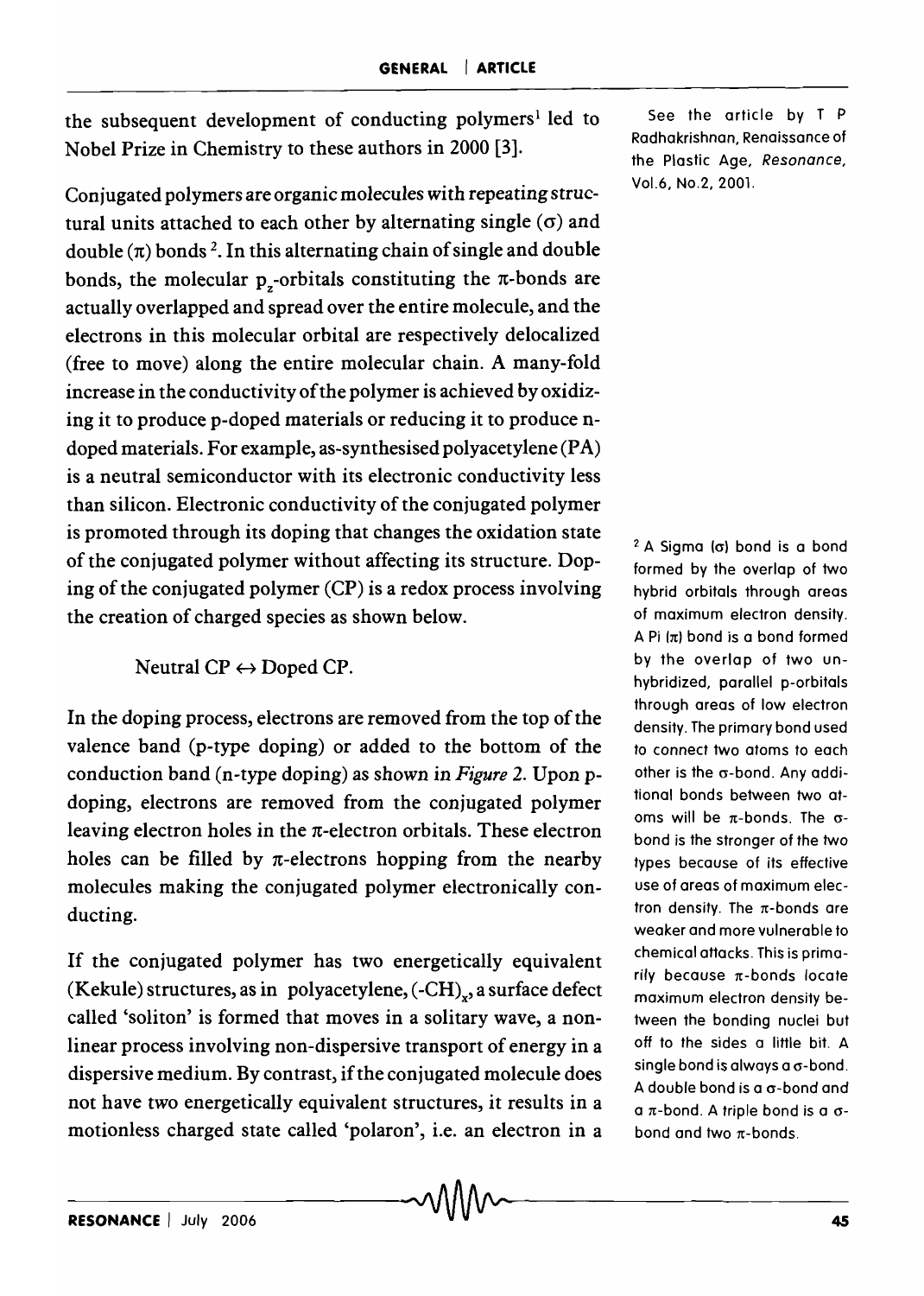

Figure 2. Band diagrams for (a) neutral, (b) p-daped, and (c) n-daped cajugated palymer.

polarised lattice, brought about by the distortion of the lattice with concomitant lowering in the lattice energy. The polaron has a spin  $= 1/2$  and the combination of two polarons results in a spinless bipolaron, which is thermodynamically more stable.

The photovoltaic properties of crystalline inorganic semiconductor solar cells can be described by energy bands. The situation in polymeric organic solar cells is however complex due to the absence of a 3-dimensional crystal lattice, different intramolecular and intermolecular interactions, local structural disorders, amorphous and crystalline regions and chemical impurities. But, the basic steps of photovoltaic conversion, namely light absorption, charge separation, and charge transport and collection, need to be fulfilled in the organic photovoltaic materials as well.

In conjugated polymers, the delocalised  $p<sub>z</sub>$ -orbitals constituting the  $\pi$ -bond actually produce two orbitals, namely a lower bonding  $(\pi)$  orbital and an upper antibonding  $(\pi^*)$  orbital. The difference between the energy states corresponds to the energy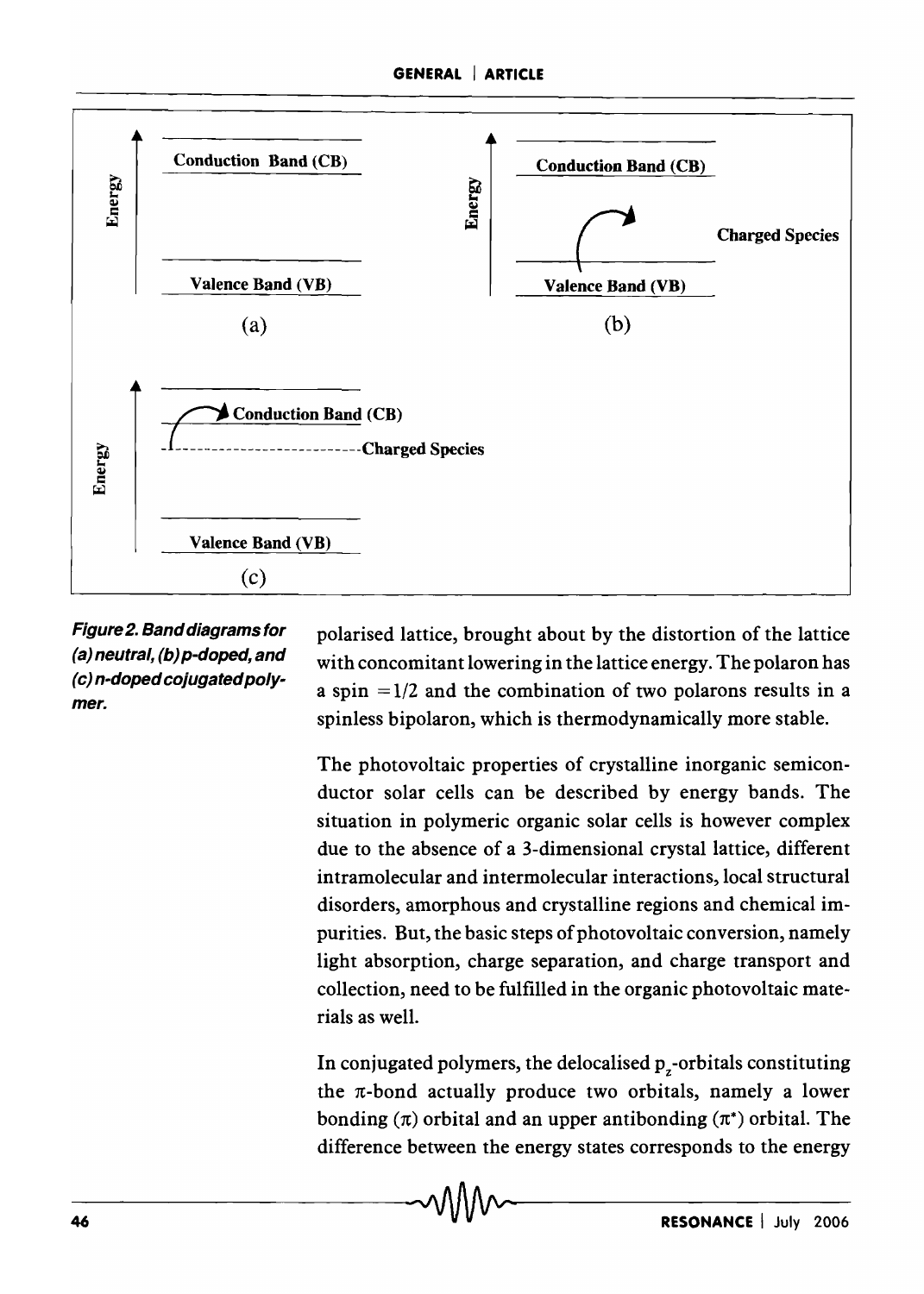gap of the semiconducting polymer material, which is smaller for the longer conjugation length of the molecule. The absorption of light with energy equal to or above the energy gap generates an electron in the  $\pi^*$ -level and an electron hole in the  $\pi$ -level. Unlike inorganic semiconductors, where photo-generated electrons and electron holes are free in the conduction and valence band, respectively, the generated electrons and electron holes in the conducting polymer are loosely bound together by coulombic forces. The electron-electron hole pair is called 'exciton' and moves within the material as one entity. The operation of a polymeric solar cell requires splitting of the excitons prior to their recombination. The excitons can be dissociated by charge transfer at interfaces such as the interface between a metal and the polymer material or interface between molecules of different electron donating and accepting properties. The electron is accepted by a material (electron acceptor) with large electron affinity and the electron hole by a material (electron donor) with lower ionization potential. The excitons can also be dissociated simply in an electric field strong enough to overcome the coulomb attraction between the electron and the electron hole in the exciton.

In a donor-acceptor molecular junction, the charge separation process can be further increased to an excitonic step, where some sort of charge transfer exciton is formed with an electron in the acceptor side and an electron hole in the donor side of the junction, and to an electronic step, where the electron and electron hole are separated by thermal dissociation or ionisation in an electric field. In most of the organic solar cells, the separated electrons and electron holes are transported to the opposite electrodes in an internal electric field created by asymmetry of the electrodes due to different work functions or in-built potentials. In order to reduce recombination, the electrons and electron holes are preferentially transported in different materials or phases. For example, in the case of a donor-acceptor device, an acceptor material with good electron conductivity and a donor material with good electron hole conductivity is ideal. Good

 $\overline{\phantom{a}}$  -  $\overline{\phantom{a}}$  -  $\overline{\phantom{a}}$   $\overline{\phantom{a}}$   $\overline{\phantom{a}}$   $\overline{\phantom{a}}$   $\overline{\phantom{a}}$   $\overline{\phantom{a}}$   $\overline{\phantom{a}}$   $\overline{\phantom{a}}$   $\overline{\phantom{a}}$   $\overline{\phantom{a}}$   $\overline{\phantom{a}}$   $\overline{\phantom{a}}$   $\overline{\phantom{a}}$   $\overline{\phantom{a}}$   $\overline{\phantom{a}}$   $\overline{\phantom{a}}$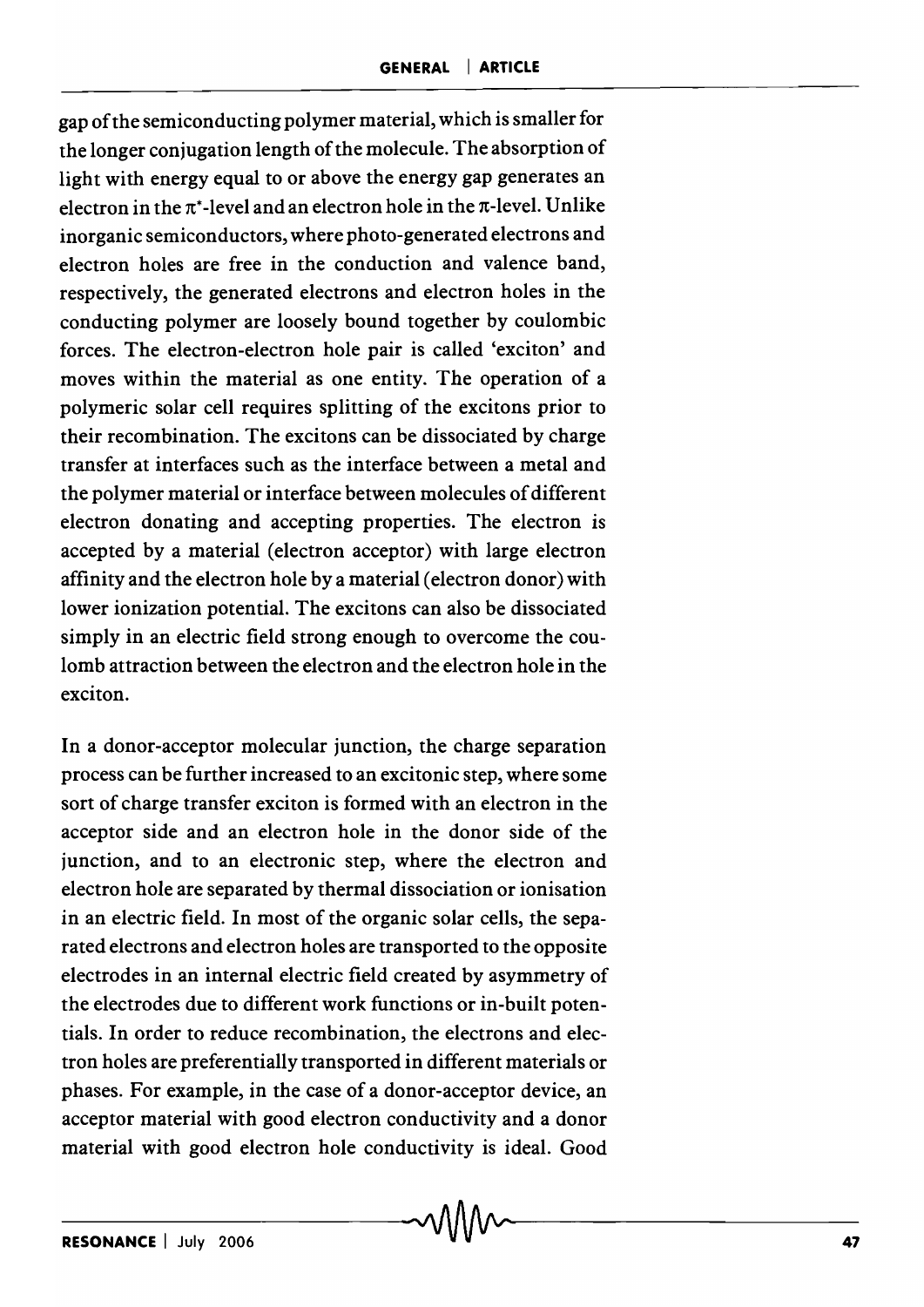non-blocking contacts between the molecular materials and the electrodes of the cell are essential for efficient charge collection. Interestingly, operational lives for organic solar cells exceeding 10000 h have already been achieved.

# Sunlight to Electricity through Dye-Sensitized Solar Cells

Yet another variant of photovoltaic technology is the so-called 'dye-sensitized solar cell' [4]. Titania itself is a semiconductor with a relatively high band gap of  $\sim$ 3.2eV and therefore absorbs light energy in the ultraviolet rather in the visible part of the spectrum. By virtue of its low cost, however, titania is most attractive as a photovoltaic material and therefore considerable work has been undertaken to shift its spectral response into the visible region. Although this has not been achieved, research has now shown that it is possible to circumvent the band gap problem by means of a subterfuge. This involves separating the optical absorption and charge-generating functions. A dye, which is capable of being photoexcited, is adsorbed onto the surface of the titania and acts as an electron-transfer sensitizer. The coated titania serves as the negative electrode in a photochemical cell. The operating principle of such a cell is shown in *Figure* 3. The dye (D), after having been excited  $(D^*)$  by a photon of light, transfers an electron to the conduction band of the titania ('injection process'), and itself becomes  $D^+$  in the process. The cell electrolyte contains a 'redox mediator', i.e. a substance that can be oxidized and reduced electrochemically. Positive charge is transformed from the dye to the mediator  $(M_{red})$  and the dye is returned to the reduced state ('interception process'). The oxidized mediator  $(M_{\text{ov}})$  diffuses to the positive counter electrode, where it is reduced again by the electrons traveling around the external circuit. The theoretical maximum voltage that such a cell can deliver is the difference between the redox potential of the mediator and the Fermi level<sup>3</sup> of the semiconductor *(Figure 3).* 

In practice, the titania electrode is present as a thin film of tiny

namic electrochemical potential or the energy in a solid, below which it is more likely that the electronic states are occupied with electrons and above which it is more likely that the electronic states are not occupied; because it is defined statistically, there mayor may not be an energy level at this energy.

3 Fermi level is the thermody-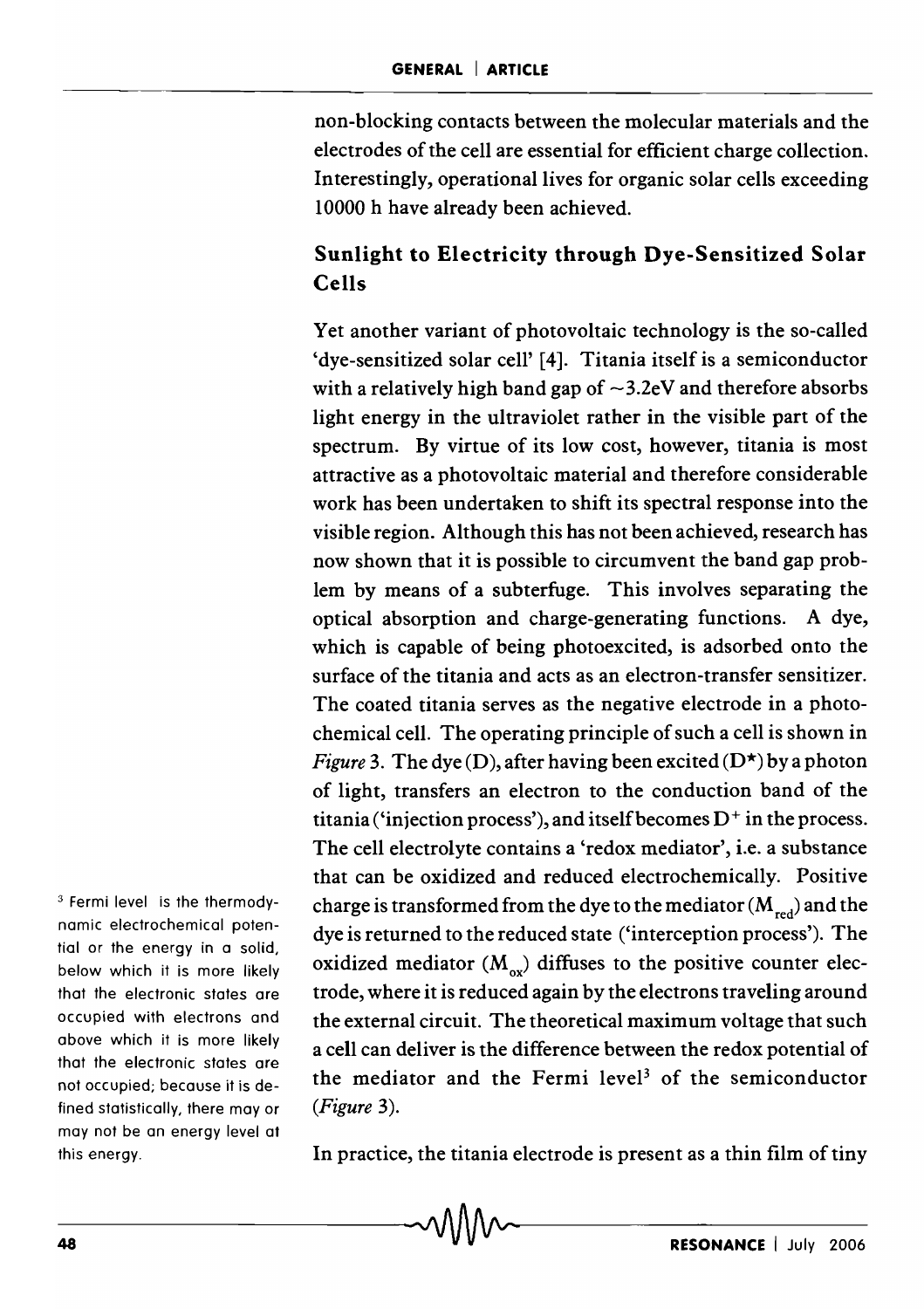

crystals that have diameters of just a few nanometers and are sintered together. This film is deposited on a transparent, conducting glass substrate (generally coated with tin oxide) that acts as a current collector. The titania is ultra porous and has a very high surface area, which assists the uptake of dye from solution. The dye-coated electrode is then assembled into a cell with a counter electrode, also made from conducting glass and the intervening space is filled with electrolyte and the mediator, typically iodide-triiodide couple:  $\mathbf{I}^-$  /  $\mathbf{I}_3$  Various physicochemical processes occurring during the illumination of a DSSC with light are shown in *Box* 1. A small amount of platinum is deposited on the counter electrode to catalyze reduction of the mediator. Such cells have demonstrated efficiencies of 10% in the laboratory and 5% in the field.

Undoubtedly, compared to inorganic solar cells, the dyesensitized titania cells have lower efficiency under conditions of strong solar radiation, but exhibit far superior performance at

Figure 3. Operating principle of a dye-sensitized solar cell.